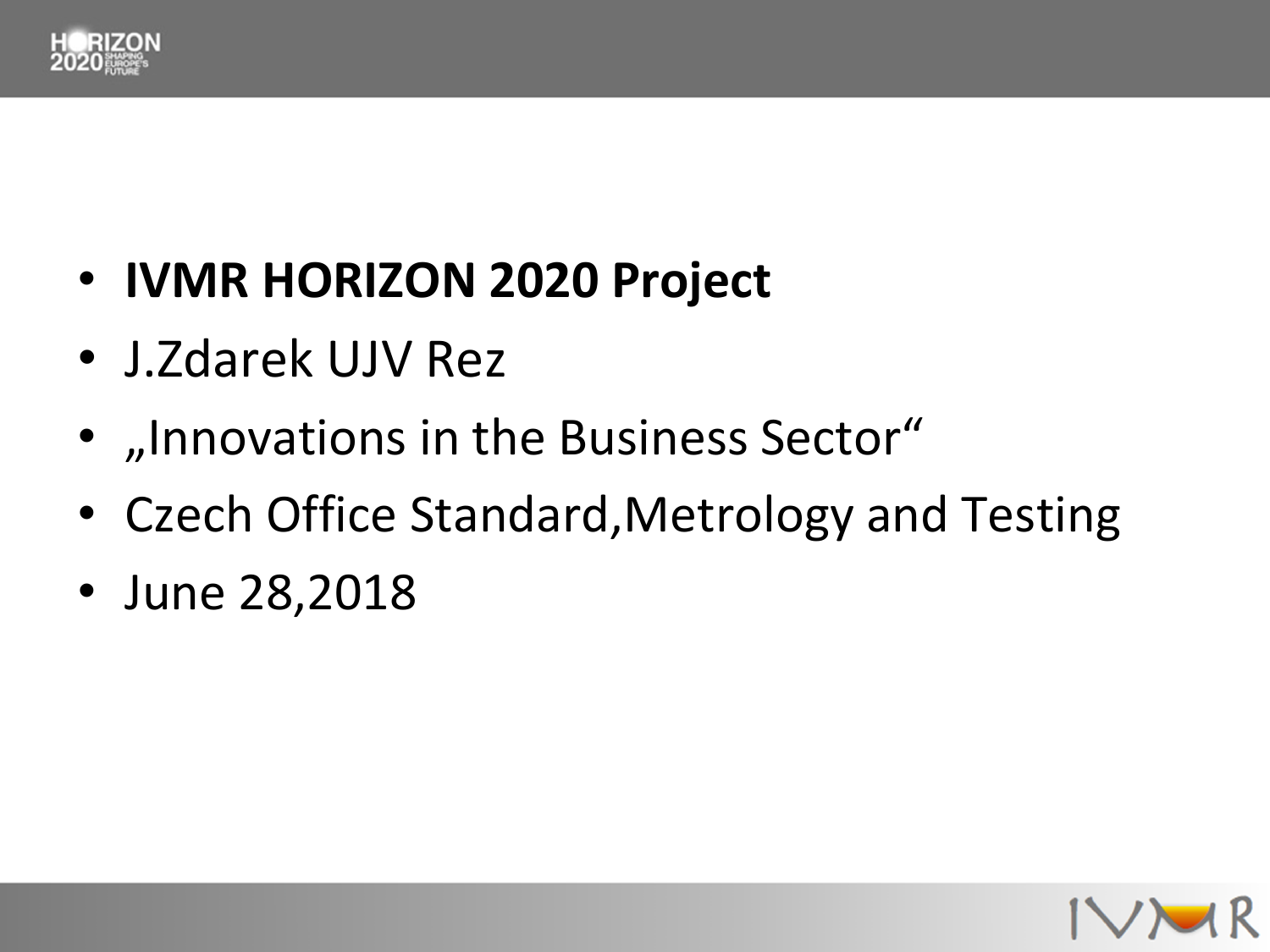



- Review existing approach for in-vessel retention
- Extend it to various designs
- Improve it by providing new experimental data and justifying less conservative assumptions
- Investigate possible innovations for in-vessel retention
- Provide harmonized methodology for IVR safety evaluation

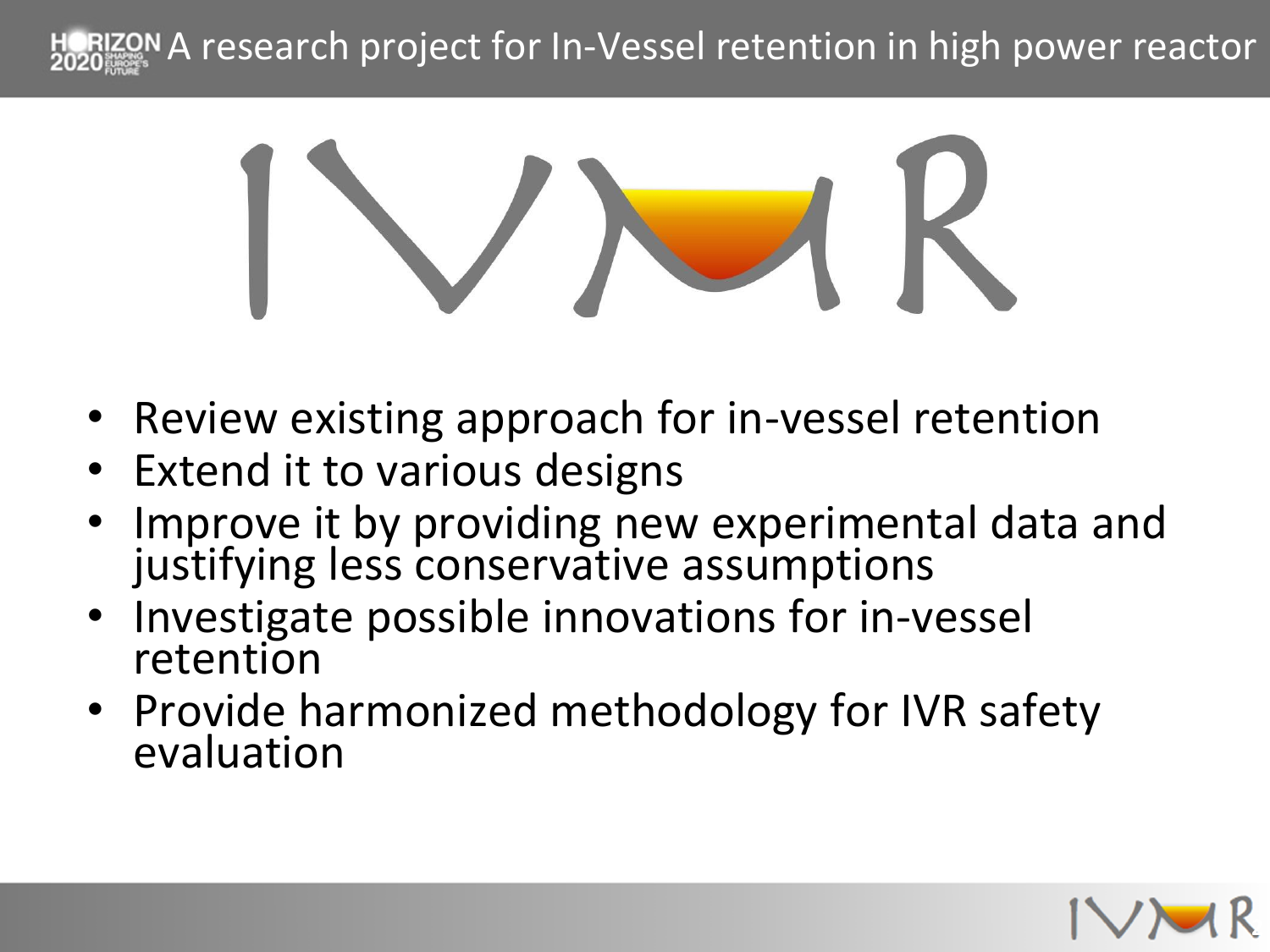

- June 2015-June 2019
- 8,6 M€ (2/3 for experiments)  $\rightarrow$  more than 5 M€ funded by Europe
- 23 European organizations (Utilities, Technical Support Organizations, Nuclear Power Plant vendors, Research Institutes…)
- IRSN coordination
- Collaborative actions with IAEA
- IVR workshop in Aix en Provence (2016): 130 participants from many countries
- Last workshop in UJV Rez in May 2018. the same number of participants

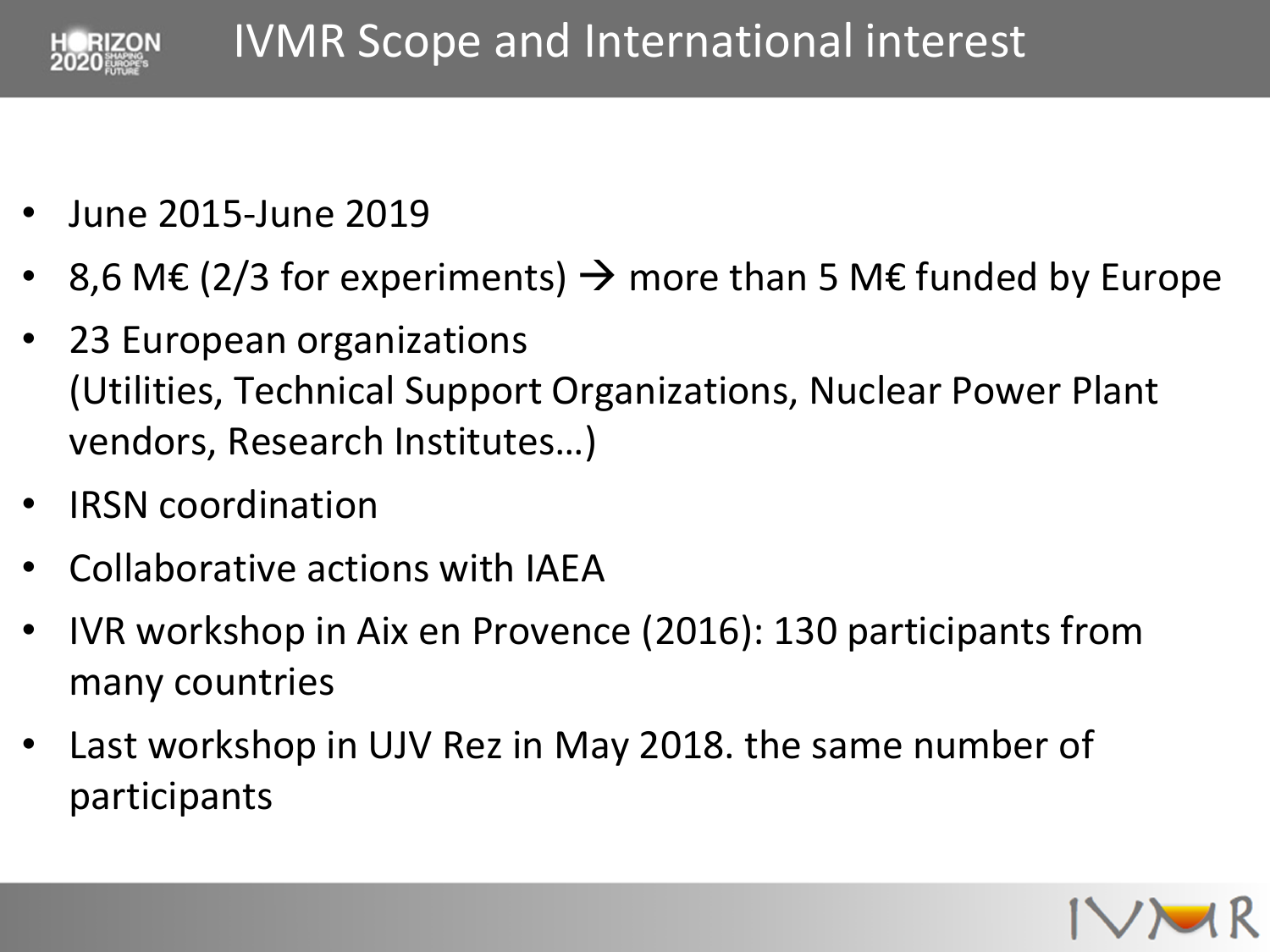

- KAERI, KINS, KAIST, POSTECH (Korea)
- CNPRI (China)
- IBRAE, NRC-KI (Russia)
- SSTC-NRS (Ukraine)
- IAE (Japan)

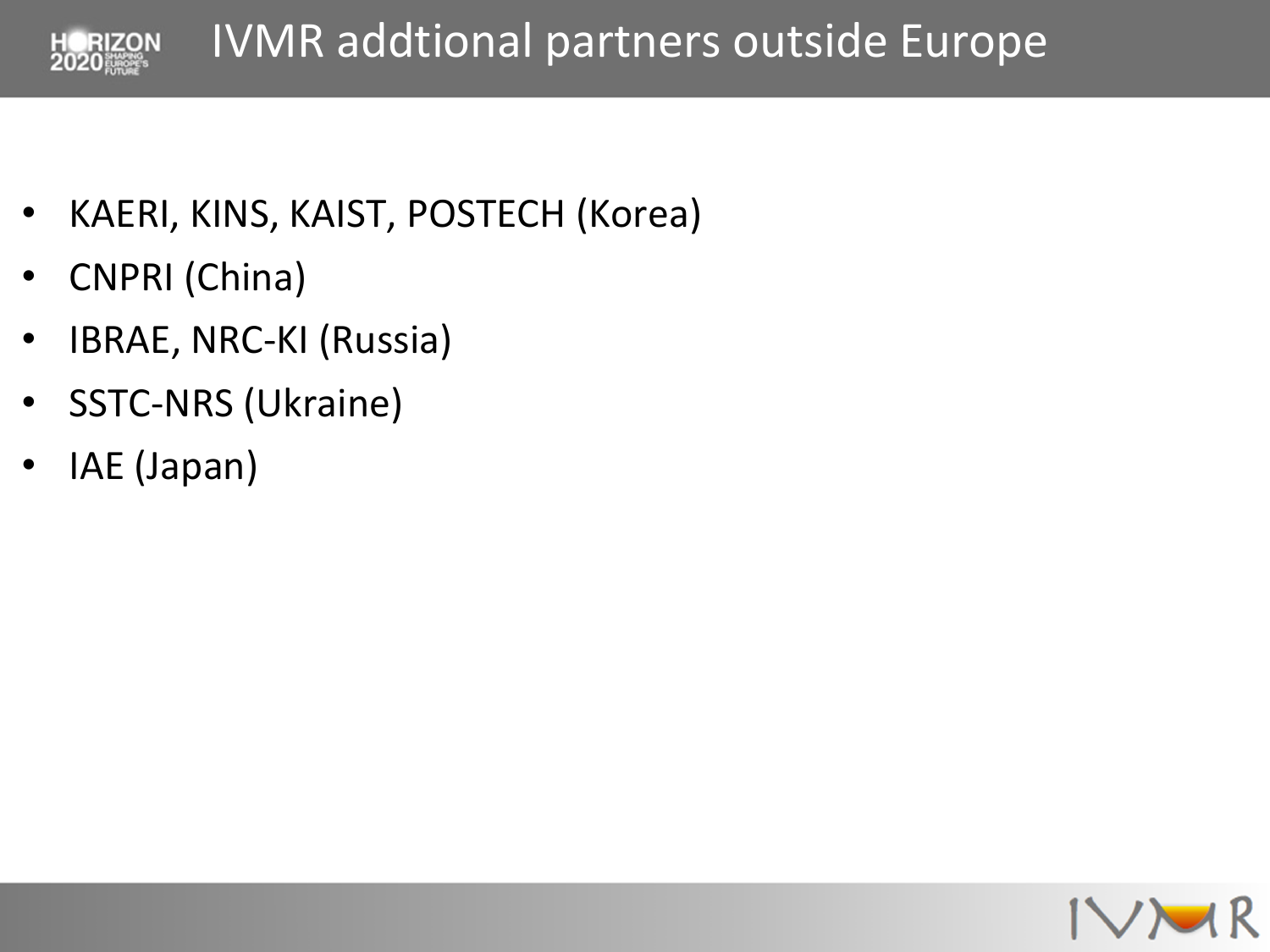

UJV Project Participation

## Construction scheme of the THS-15





Primary circuit

3D model of the cooling channel and primary circuit

*1 – RPV Cavity Model, 2 – Valve to simulate the steam release, 3 – Condenser, 4 – Additional Cooler, 5 – Pump*

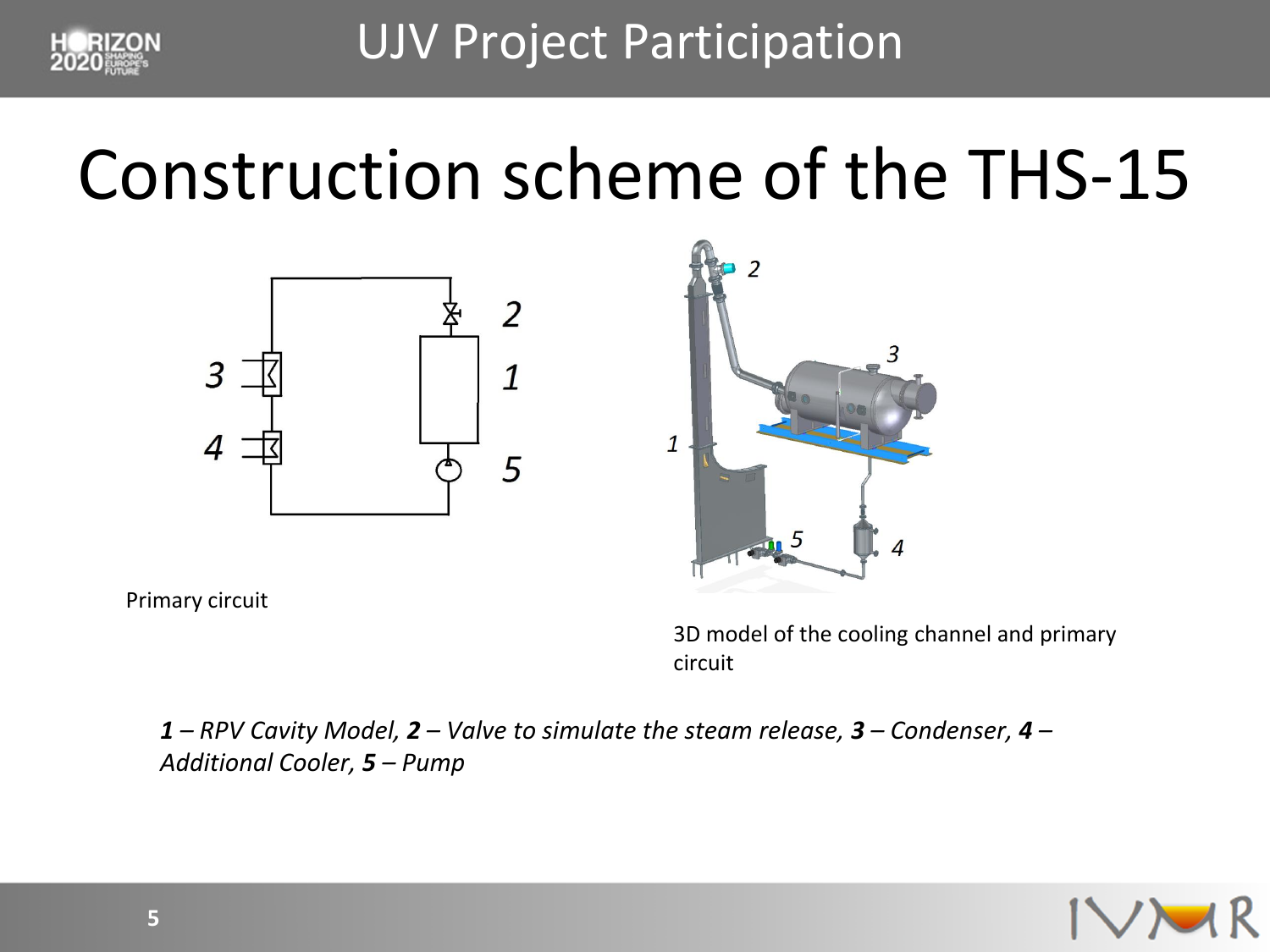

UJV Project Participation

#### Section No. 2 near the roof



**6**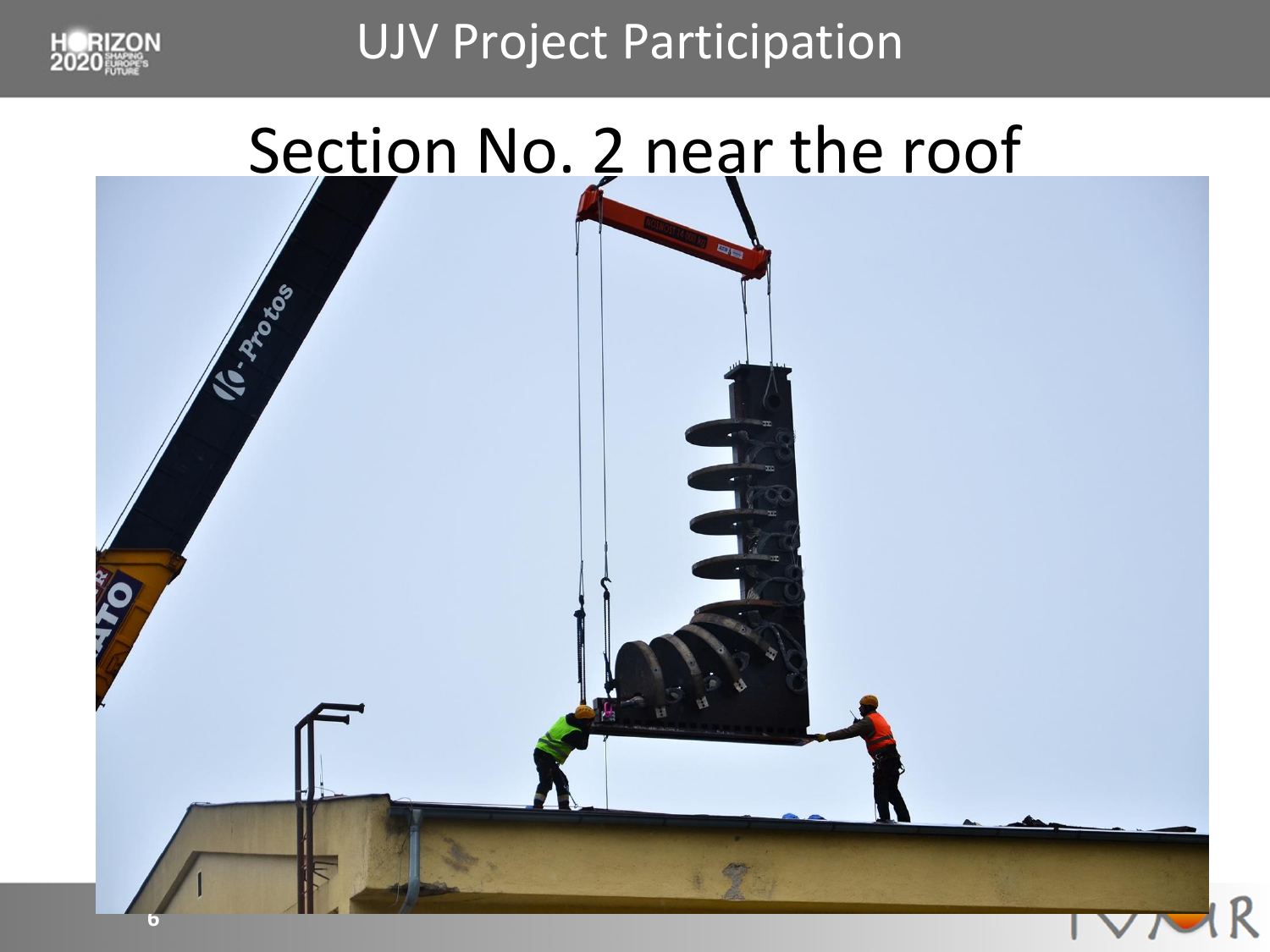UJV Project Participation



## Section No. 1 and No. 2. to be connected

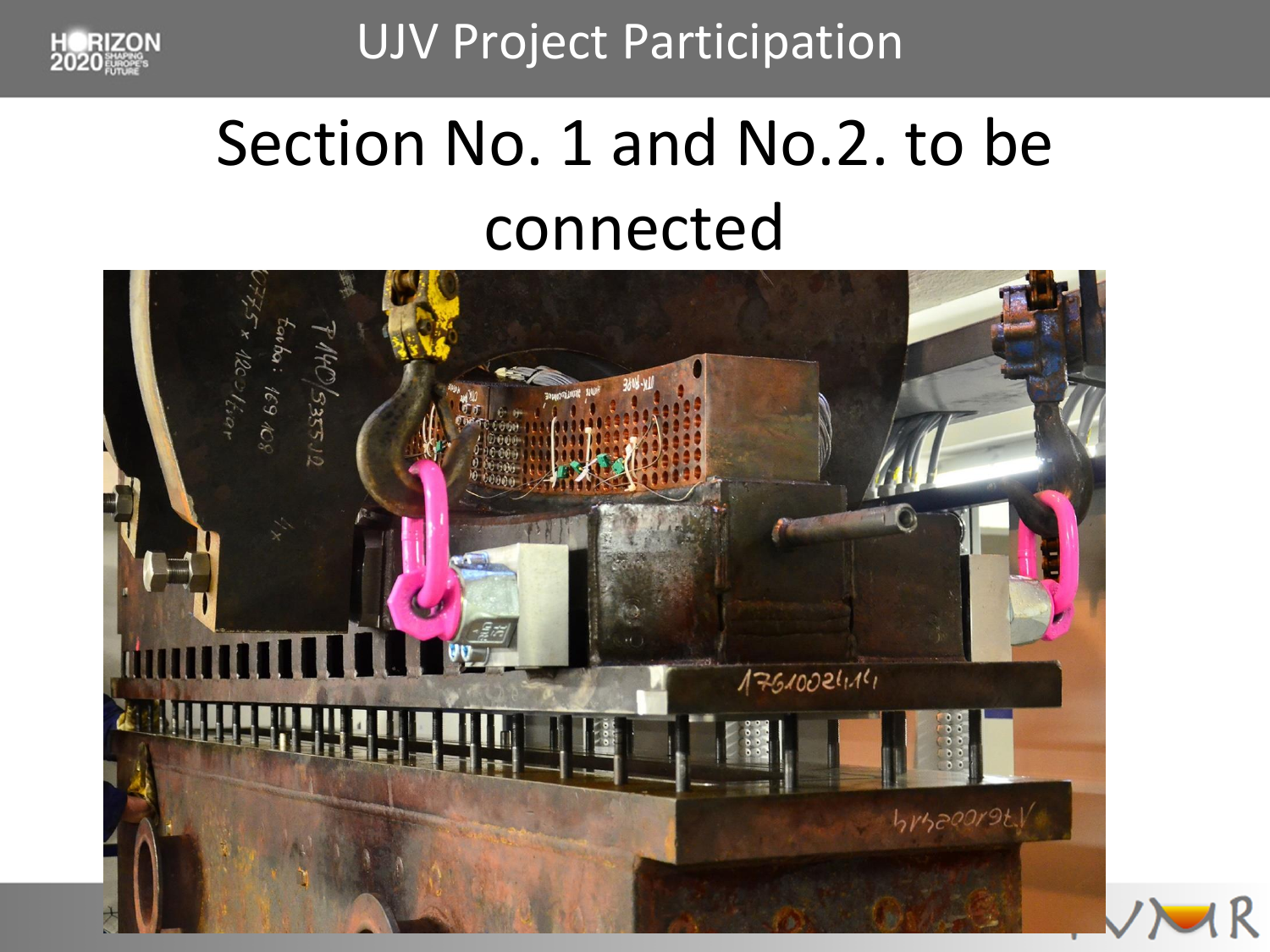

# Today summary of our large scale tests

- We have performed 16 large scale tests documented with Test Protocols based on 5 main heat flux profiles
- Heat flux profiles covered 3 calculations 1 two layer configuration (early phase and late phase) based on KI calculation, 1 three layer configuration(approx. 10000 s and 12500 s) made by KI and one CFD (Fluent) calculation made by UJV
- Heat flux profiles were not carried out of cases with prediction to exceed the CHF (two layer configuration or CFD calc.)
- Large steam bubbles were noticed during the test of three layer configuration HF profiles in the area of lower part of RPV lower head (first rating segment)

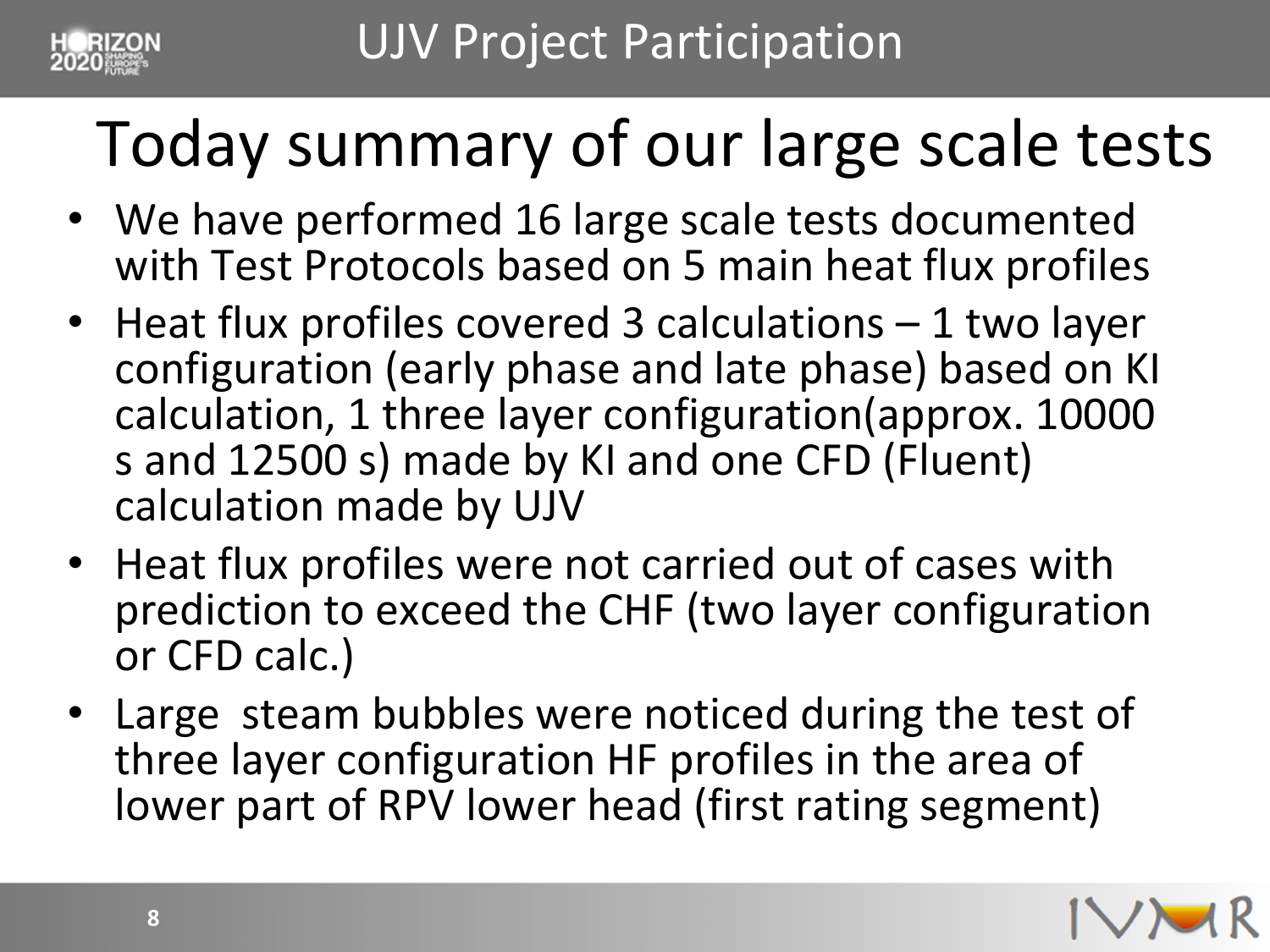

- UJV Rez initiated the IVMR Project in HORIZON 2020 proposal.
- to provide leadership to IRSN. • With more than 24 participants it was decided
- With application of the IVMR strategy significant increase of NPP safety will be reached.
- Already today, there is growing interest for cooperation on this strategy